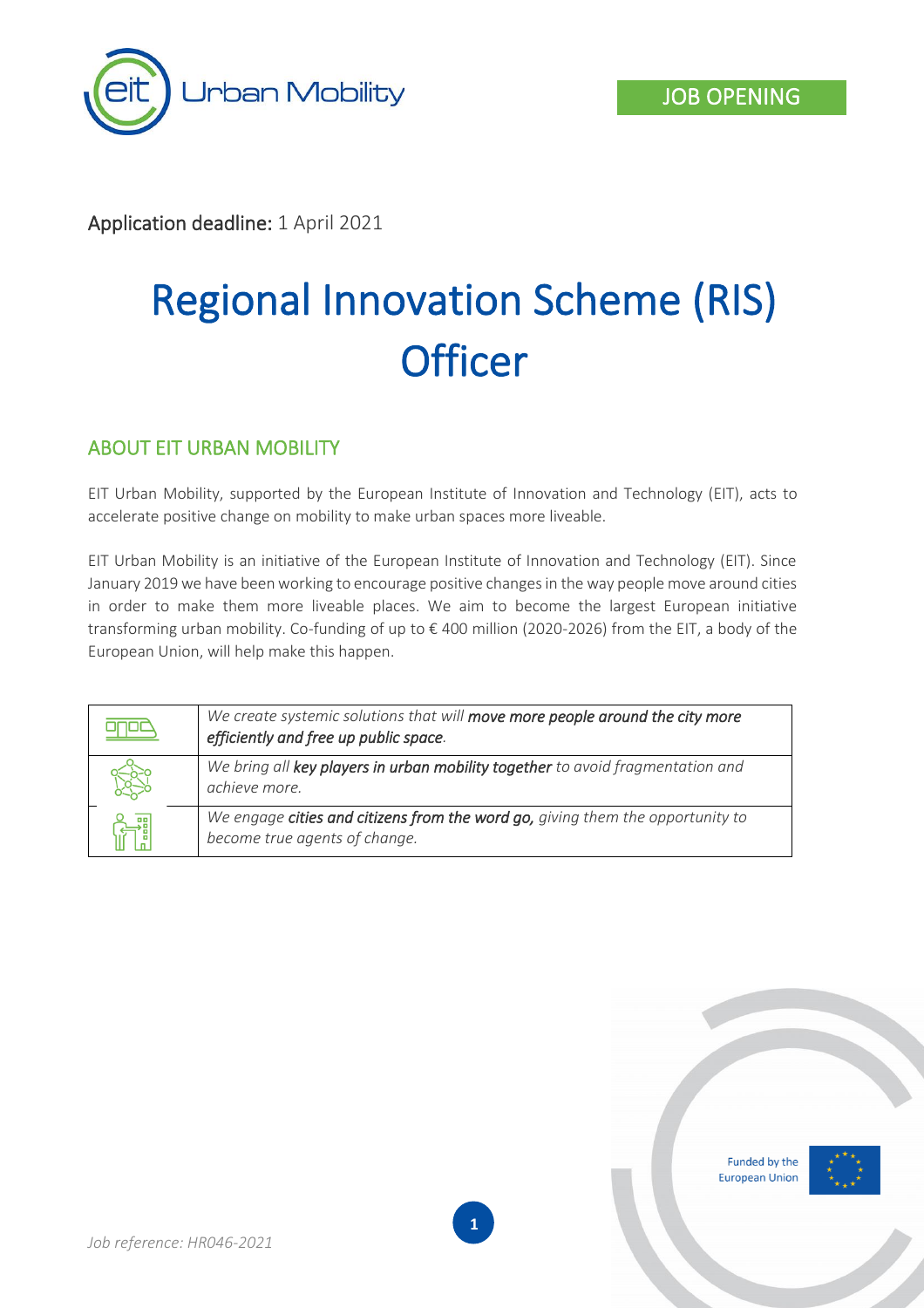

In order to support the vision of creating more liveable urban spaces, EIT Urban Mobility is opening a call for applications for 3 Regional Innovation Scheme (RIS) Officers. EIT Regional Innovation Scheme (EIT RIS) is a structured outreach scheme of EIT Urban Mobility.

EIT RIS is designed to disseminate knowledge, know-how, good practices and lessons learnt emerging from the EIT Urban Mobility's activities, as well as to widen participation in its activities. EIT RIS is designed as a two-way interaction scheme.

EIT RIS focuses on countries with limited or no participation in the EIT Urban Mobility, where innovation capacity is moderate or modest and which otherwise would not be able to benefit from the experience gained by EIT Urban Mobility <sup>1</sup>.

The RIS team will be responsible for the continuing development of RIS community and portfolio, monitoring programmes, driving excellence and providing quality support and service to our RIS partners.

### MAIN DUTIES AND RESPONSIBILITIES

The Regional Innovation Scheme (RIS) Officer reports to the RIS Director for day-to-day line management and strategic direction. The primary focus is to ensure the smooth running of the RIS programme and building a strong community in the RIS countries impacting quality of European urban life.

This includes the following tasks:

- Implementation of the RIS Strategy.
- **•** Develop programmes and reports for more efficient support of the local urban mobility innovation in RIS countries.
- Raise awareness for EIT Urban Mobility activities in the RIS countries.
- Liaising with national and regional mobility and innovation programmes, and local start-up ecosystems in the RIS countries.
- **■** Establish and ensure strong relationships with stakeholders in RIS countries, stimulating their active participation in all EIT Urban Mobility activities.
- Organise and strengthen the local knowledge triangle to create an active local EIT Urban Mobility community in the RIS countries.

Funded by the **European Union** 



<sup>&</sup>lt;sup>1</sup> The RIS focus countries of EIT Urban Mobility are EU member states (Bulgaria, Croatia, Cyprus, Estonia, Greece, Hungary, South-Italy, Latvia, Lithuania, Malta, Poland, Portugal, Slovakia, Slovenia, Romania) and Horizon Europe associated countries (Albania, Armenia, Bosnia and Herzegovina, Faroe Islands, Republic of North Macedonia, Georgia, Moldova, Montenegro, Serbia, Turkey, Ukraine)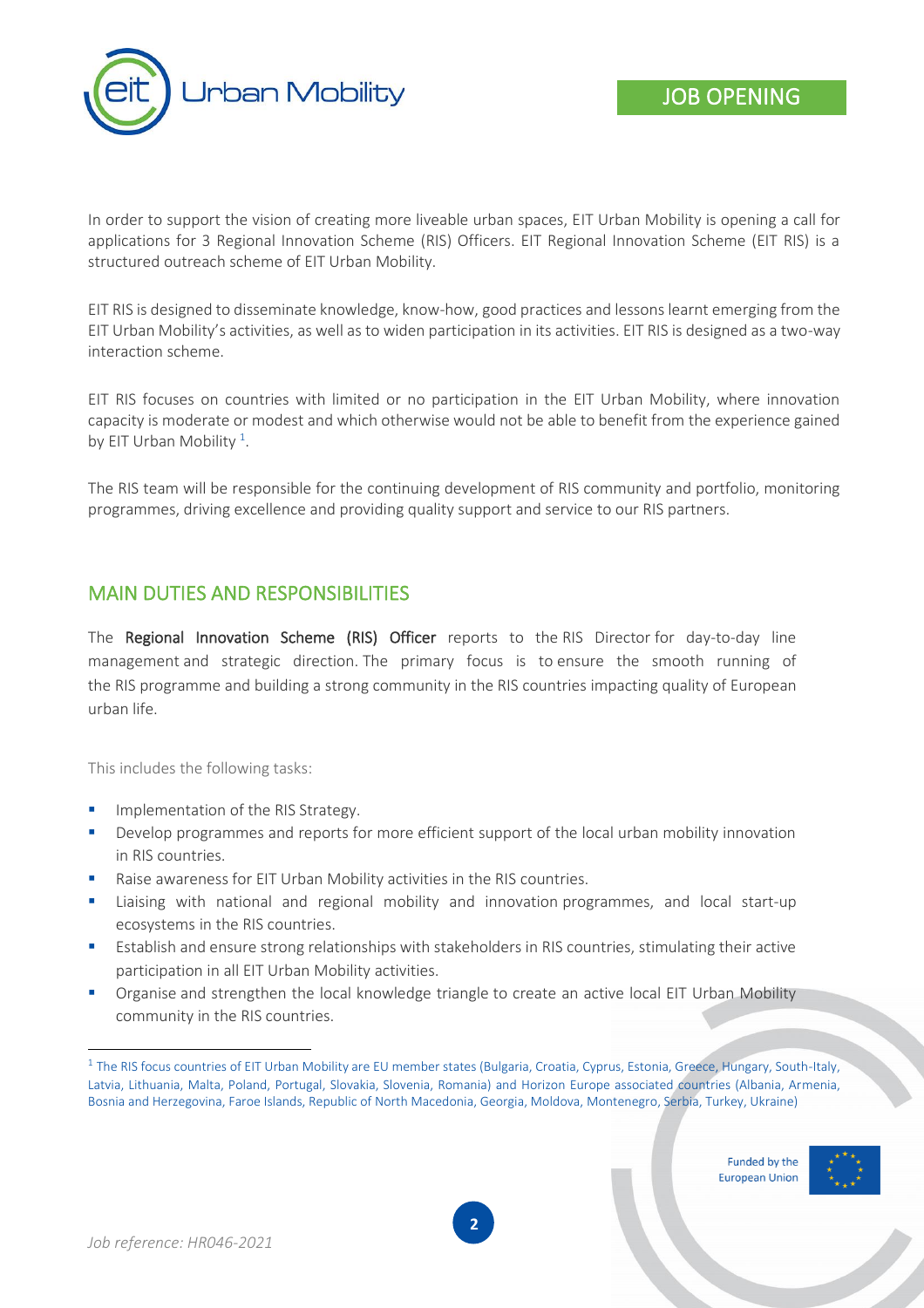

- **■** Business Plan preparation and implementation control for the RIS budget and KPIs.
- Staff RIS calls through proposal lifecycle and implementation.
- Responsibility for tracking and monitoring RIS projects.
- Administration of the program implementation.
- **•** Complete documentation and ensure compliance with EU Regulations and EIT operations.
- Support local EIT Urban Mobility Hubs in implementation of their activities.
- Set-up and maintain thematic "communities of interest" within EIT Urban Mobility RIS.
- Facilitate discussions, design and run workshops.
- Develop and implement EIT Urban Mobility's cross-KIC RIS activities.
- **EXECUTE:** Support EIT executives staying up to date on the latest developments in the innovation ecosystem of the RIS countries.

## KEY SKILLS AND EXPERIENCE

- Expertise in urban mobility and related fields or in network and community building
- **Experience in project management.**
- **•** Track record of innovation management or EIT RIS management or EU program management in RIS countries.
- Demonstrable experience in programme monitoring and reporting.
- Good knowledge of innovation support system and the transport development program of some RIS countries.
- Good negotiation skills, capable of troubleshooting and managing negotiation processes.
- User knowledge of general office ICT and tools.
- **E** A track record of developing, writing, and maintaining policy, programme and process guidance.
- Experience in business development, exploiting funding opportunities and/or marketing and promoting.
- Experience in knowledge triangle integration (cooperation of industry-research-education) is an advantage.

## **ELIGIBILITY**

#### General Conditions:

By the closing date of this call candidates must:

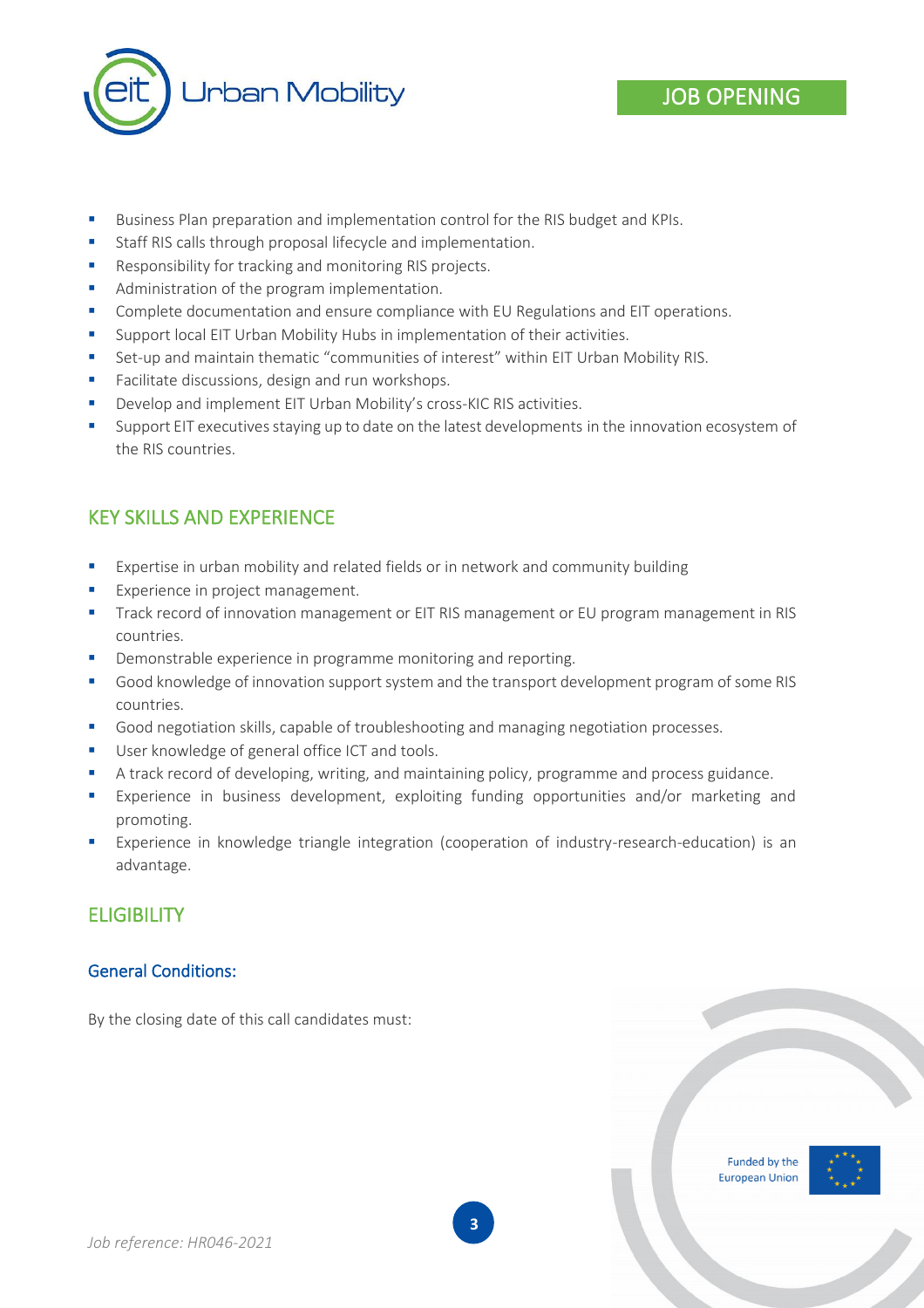

- $\blacksquare$  be a national of an EU Member State or an EFTA state<sup>2</sup>; Or have a work permit to work in one of our offices locations in Europe.
- **•** enjoy their full rights as citizens<sup>3</sup>;
- **■** have fulfilled any obligations imposed by national laws concerning military service; and,
- meet the character requirements for the duties involved.
- ▪

#### Essential qualifications:

- **EXECT** Sector Experience: 3 years of experience in the sector of Innovation management or EIT RIS management or EU program management in RIS countries or community management in the field of Mobility.
- Operational Experience: 2 years of experience with EU funding mechanisms and schemes.
- **■** In your application kindly highlight your qualifications and experiences matching one or more of the below fields:
	- o Community management
	- o Innovation management
	- o Start-up development and support

#### **Education**

- **•** Completed Business or Engineering Masters' degree or three years of equivalent professional experience<sup>4</sup>. For candidates with experience in community building competences, candidates with related social science's degree are welcome.
- Written and spoken English (C1) and one additional relevant Hub community language of RIS countries is a strong advantage.

## JOB AND CONTRACT TYPE

Permanent and Full-time position.

Funded by the **European Union** 

JOB OPENING



 $^2$  EFTA countries are Norway, Iceland and Liechtenstein as defined by as defined in Article 2 of the EEA agreement.

<sup>&</sup>lt;sup>3</sup> Prior to the appointment, the successful candidate will be asked to provide a certificate of good conduct, confirming the absence of any criminal record.

<sup>&</sup>lt;sup>4</sup> Only qualifications issued by an EU Member State authorities and qualifications recognised as equivalent by the relevant EU Member State authorities will be accepted.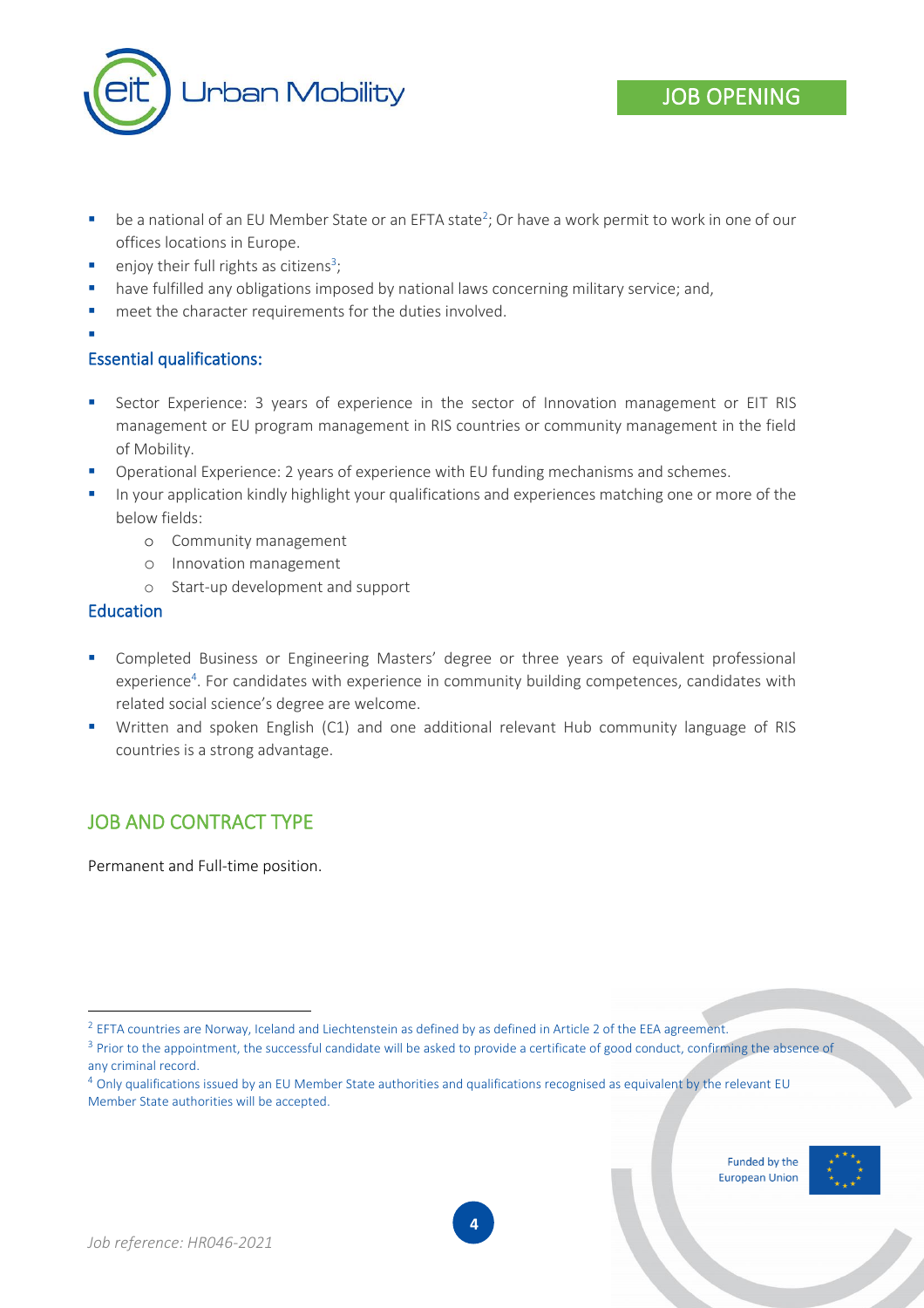

## LOCATION

- **■** The RIS officers can be employed either in the EIT Urban Mobility main office in Barcelona or in Hungary. Also in one of our Hubs (Munich, Prague, Copenhagen, Helmond). Please specify in which location(s) you are ready to work.
- Frequent travel to different RIS countries is part of the job.
- No relocation expenses are assigned for RIS team roles.

## APPLICATION PROCESS

EIT Urban Mobility is an equal opportunity employer and values diversity. To build a strong digital Europe that works for everyone it is vital that we have diverse range of skills, knowledge and experience in the sector. Therefore, we welcome applications from anyone who meets the above criteria and encourage applications from women, ethnic minorities, and other underrepresented groups.

To apply for this position, please download the application template from EIT Urban Mobility website. Complete the four elements of the application:

- 1) Personal contact details;
- 2) An essential criteria checklist;

3) A Cover Letter demonstrating how you match the skills defined in the job description – examples should be given;

4) A curriculum vitae.

#### Follow the naming process detailed below:

| Format:<br>File name: | Save your completed application form in one single file in either PDF or Word format.<br>Name the file according to the model "last name first name - EIT RIS". For example,<br>Joanna Smith would name the file, Smith Joanna EIT RIS. |
|-----------------------|-----------------------------------------------------------------------------------------------------------------------------------------------------------------------------------------------------------------------------------------|
| Email title:          | The subject field should read "RIS Officer. HR046-2021".                                                                                                                                                                                |
| Send to:              | Send your completed application to: recruitment@eiturbanmobility.eu.                                                                                                                                                                    |

## Deadline for Applications: 1 April 2021

#### Data Protection Disclaimer

Your personal data will be processed with utmost care by the EIT KIC URBAN MOBILITY, S.L. or its subsidiaries.

The said processing will allow us to manage the recruitment of the offered positions, and more specifically:

Funded by the **European Union**